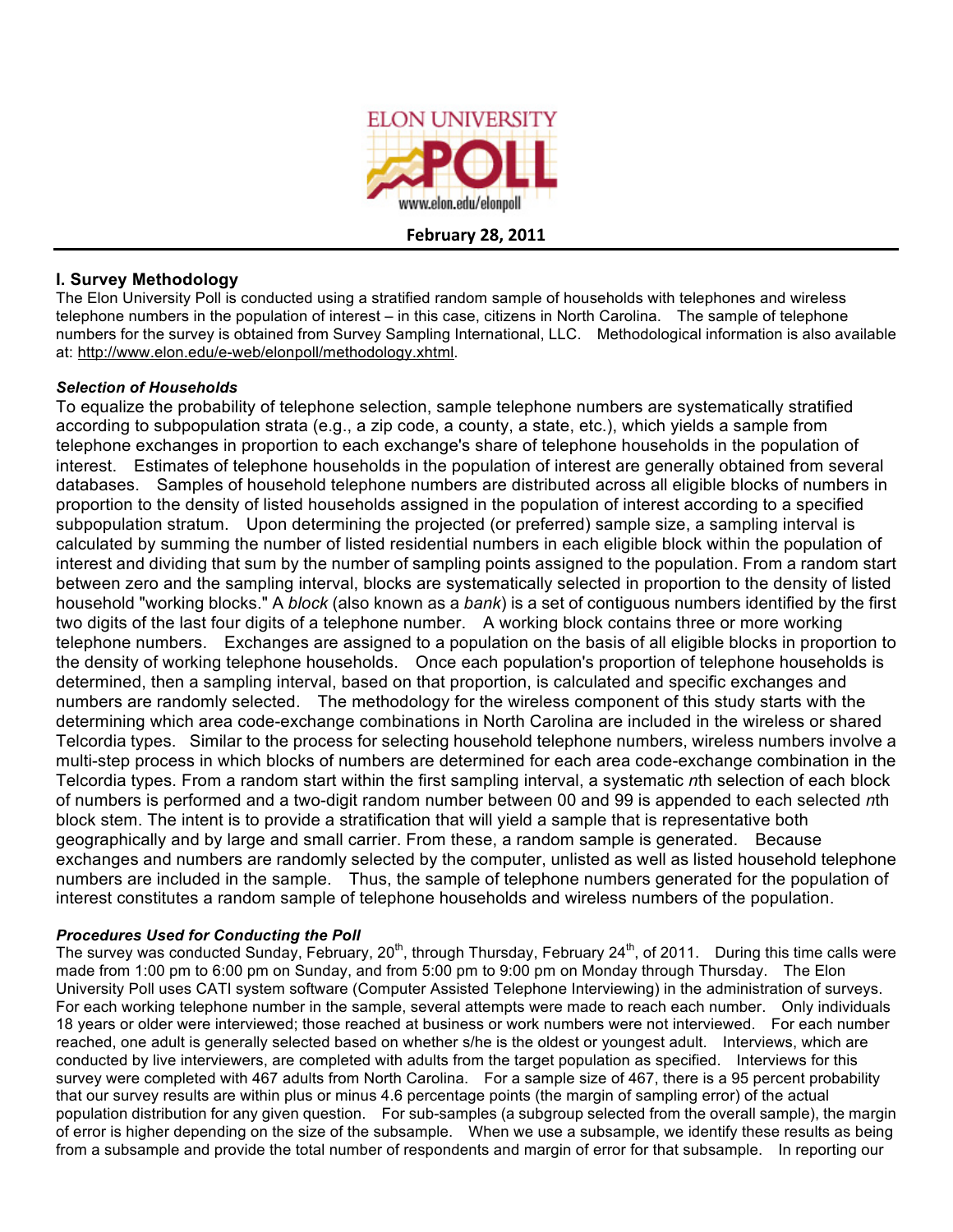results, we note any use of a subsample where applicable. Because our surveys are based on probability sampling, there are a variety of factors that prevent these results from being perfect, complete depictions of the population; the foremost example is that of margin of sampling error (as noted above). With all probability samples, there are theoretical and practical difficulties estimating population characteristics (or parameters). Thus, while efforts are made to reduce or lessen such threats, sampling error as well as other sources of error – while not all inclusive, examples of other error effects are non-response rates, question order effects, question wording effects, etc. – are present in surveys derived from probability samples.

#### *Questions and Question Order*

The Elon University Poll provides the questions as worded and the order in which these questions are administered (to respondents). Conspicuous in reviewing some questions is the "bracketed" information. Information contained within brackets ( [ ] ) denotes response options as provided in the question; this bracketed information is rotated randomly to ensure that respondents do not receive a set order of response options presented to them, which also maintains question construction integrity by avoiding respondent acquiescence based on question composition. Some questions used a probe maneuver to determine a respondent's intensity of perspective. Probe techniques used in this questionnaire mainly consist of asking a respondent if their response is more intense than initially provided. For example, upon indicating whether s/he is satisfied or dissatisfied, we asked the respondent "would you say you are very 'satisfied'/'dissatisfied'". This technique is employed in some questions as opposed to specifying the full range of choices in the question. Though specifying the full range of options in questions is a commonly accepted practice in survey research, we sometimes prefer that the respondent determine whether their perspective is stronger or more intense for which the probe technique used. Another method for acquiring information from respondents is to ask an "open-ended" question. The open-ended question is a question for which no response options are provided, i.e., it is entirely up to the respondent to provide the response information.

#### *The Elon University Poll*

The Elon University Poll is conducted under the auspices of the Center for Public Opinion Polling (Hunter Bacot, Director & Mileah Kromer, Assistant Director), which is a constituent part of the Institute for Politics and Public Affairs (George Taylor, Director); both these organizations are housed in the department of political science at Elon University. These academic units are part of Elon College, the College of Arts and Sciences at Elon University. The Elon University administration, led by Dr. Leo Lambert, President of the university, fully support the Elon University Poll as part of its service commitment to state, regional, and national constituents. Dr. Hunter Bacot, a professor in the department of political science, directs the Elon University Poll. Elon University students administer the survey as part of the University's commitment to experiential learning where "students learn through doing."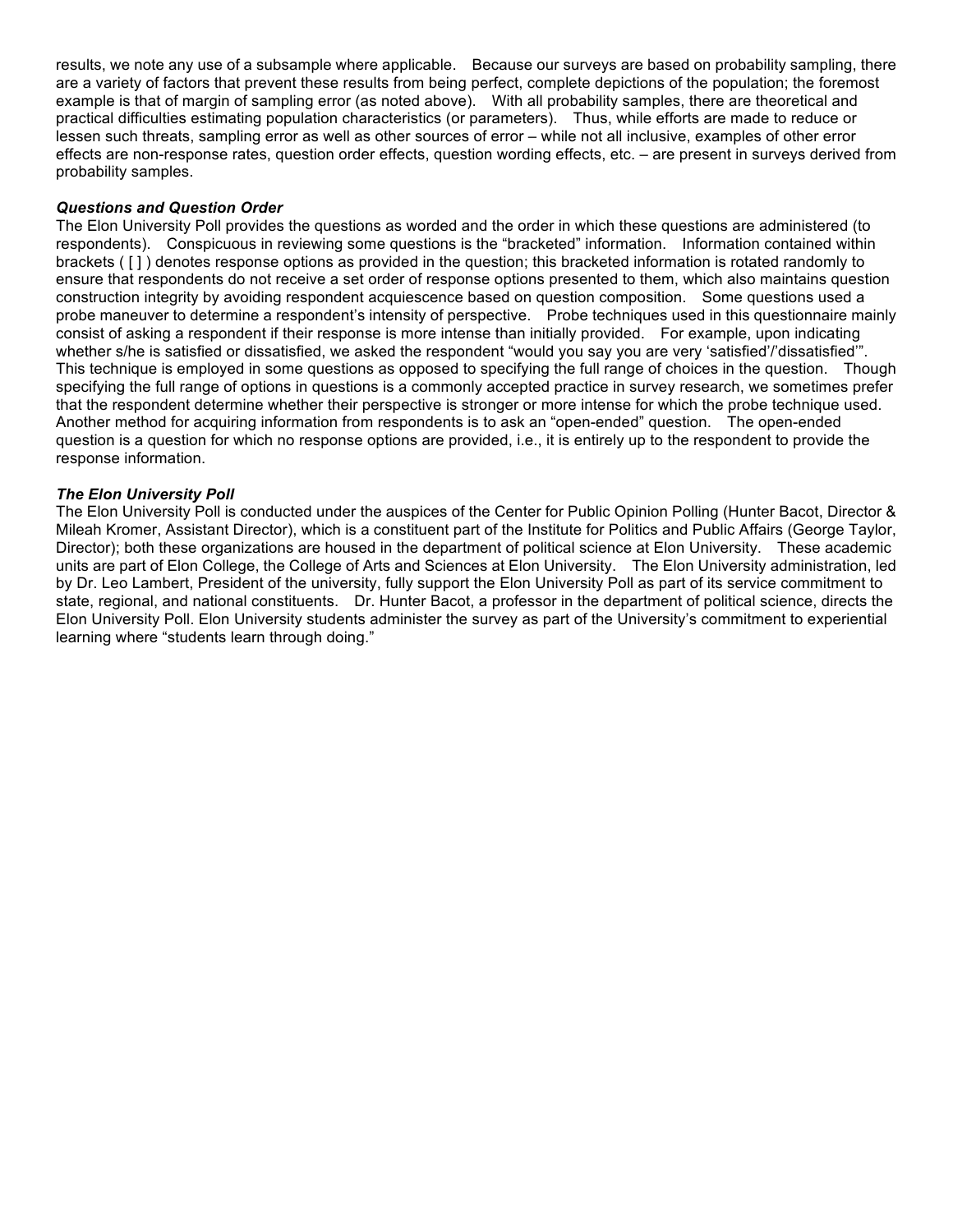#### **II. Survey Instrument and Percent Distributions by Question**

Interviews were completed with 467 adults from households in the North Carolina. For a sample size of 467, there is a 95 percent probability that our survey results are within plus or minus 4.6 percentage points (the margin of sampling error) of the actual population distribution for any given question. The questions as presented are normally in the order in which these appear on the survey instrument; in these results, questions on the budget and taxes are not in the order as presented to respondents. The instrument, which provides the order of administration, will be available on our website .<br>(<u>http://www.elon.edu/e-web/elonpoll/ default.xhtml</u> on Monday, February 28<sup>th</sup>). Due to rounding, column totals may not equal 100 percent as indicated. Data are weighted to reflect the adult population in terms of age and race.

| About the Codes appearing in Questions and Responses |                                                                                                                                                                                                                                                                                                                                                                                                                                                                   |  |
|------------------------------------------------------|-------------------------------------------------------------------------------------------------------------------------------------------------------------------------------------------------------------------------------------------------------------------------------------------------------------------------------------------------------------------------------------------------------------------------------------------------------------------|--|
|                                                      |                                                                                                                                                                                                                                                                                                                                                                                                                                                                   |  |
| <b>Response Options not offered</b>                  | Response options are not offered to the person taking the<br>survey (respondent), but are included in the question as asked<br>(and usually denoted by brackets, [ ]). Response options<br>are generally offered only for demographic questions<br>(background characteristic, e.g., age, education, income, etc.).                                                                                                                                               |  |
| v = volunteered response                             | Respondents volunteer response option. As response<br>options are not offered to those taking the survey, some<br>respondents offer or volunteer response options. Though not<br>all volunteered options can be anticipated, the more common<br>options are noted.                                                                                                                                                                                                |  |
| $p =$ probed response                                | Respondents self-place in this option or category. A probe<br>maneuver is used in questions to allow the respondent to<br>indicate whether her/his response is more intense than initially<br>provided for in the choices appearing in the question. For<br>example, on probe questions the interviewer, upon a<br>respondent indicating that she/he is satisfied (or dissatisfied),<br>is instructed to ask him/her "Would you say you are "very<br>satisfied"?" |  |

## **ABC System**

**Now, I'm going to change topics and ask you some questions about alcohol beverage management,** distribution, and sales in the state . . . . in North Carolina, as you are likely aware, these responsibilities **fall under the state government's Alcohol Beverage Control, or ABC system . . .**

So, with this in mind and based on your understanding of this system, do you think [that the system is fine the way it is, that we need to change the current system] or are you not familiar enough with it to **comment?**

|                                  | <b>FEB</b> | <b>MAR</b> |
|----------------------------------|------------|------------|
|                                  | 2011       | 2010       |
| THE SYSTEM IS FINE THE WAY IT IS | 32.0       | 31.8       |
| <b>CHANGE THE CURRENT SYSTEM</b> | 29.4       | 37.8       |
| <b>NOT ENOUGH INFORMATION TO</b> | 36.2       | 27.1       |
| <b>COMMENT</b>                   |            |            |
| DON T KNOW (v)                   | 2.2        | 3.1        |
| REFUSED (v)                      | 0.1        | 0.2        |
| Total                            | 100.0      | 100.0      |
|                                  | $N = 467$  | $N = 579$  |
|                                  | $+/- 4.6$  | $+/- 4.2$  |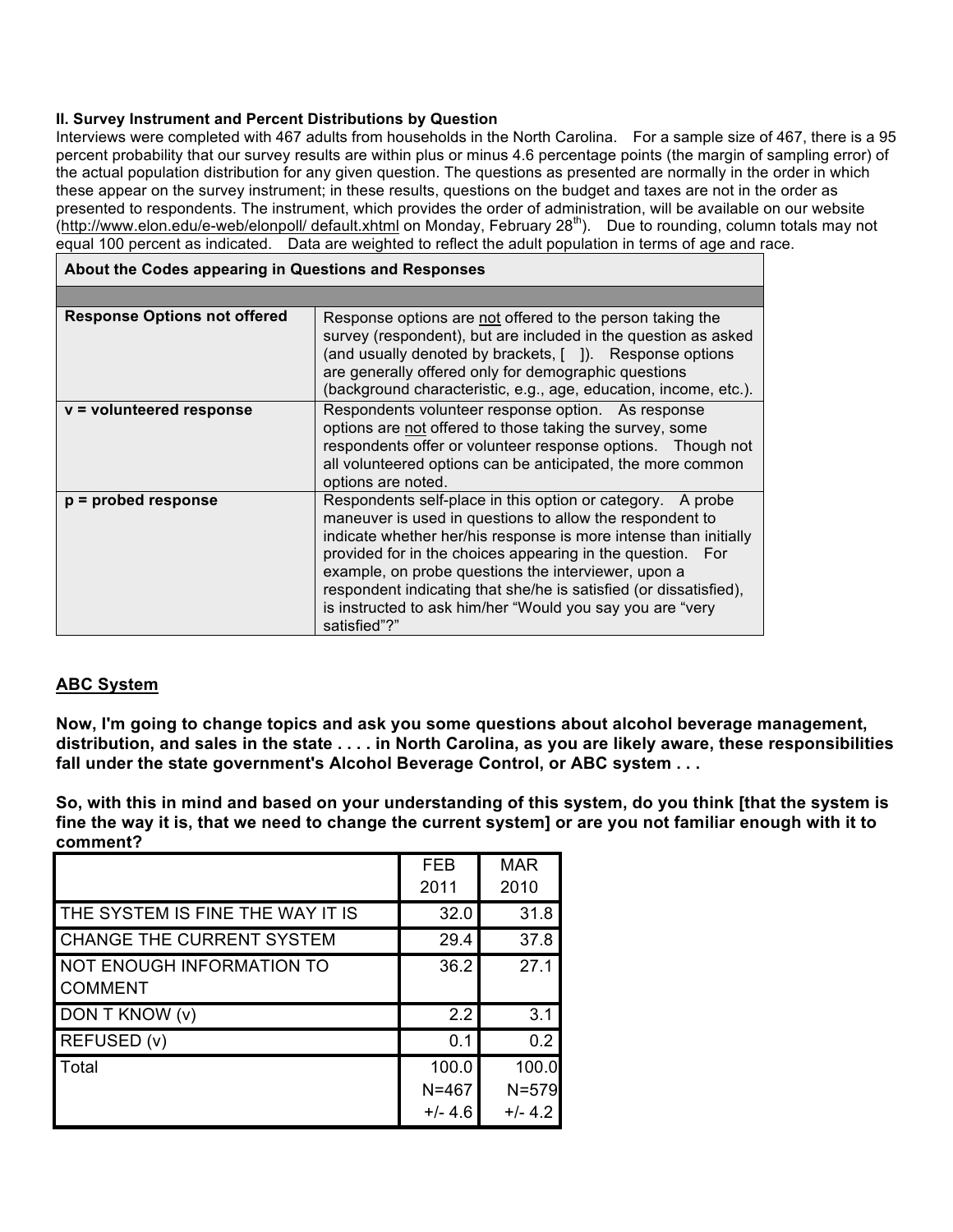**Given a choice, would you prefer that liquor sales be under the control of [local governments, private companies, or state government]?**

|                                 | <b>FEB</b><br>2011 | <b>MAR</b><br>2010 |
|---------------------------------|--------------------|--------------------|
| <b>LOCAL GOVERNMENTS</b>        | 23.5               | 22.6               |
| <b>STATE GOVERNMENT</b>         | 39.9               | 34.2               |
| <b>PRIVATE COMPANIES</b>        | 28.7               | 33.2               |
| <b>SUGGESTS ANOTHER WAY (v)</b> | 1.7                | 3.2                |
| DON T KNOW (v)                  | 5.9                | 6.7                |
| <b>REFUSED (v)</b>              | 0.3                | 0.1                |
| Total                           | 100.0              | 100.0              |
|                                 | $N = 467$          | $N = 579$          |
|                                 | $+/- 4.6$          | $+/-4.2$           |

**Would you [support or oppose] making the entire ABC system the complete responsibility of the private sector?**

|                        | FEB   |
|------------------------|-------|
|                        | 2011  |
| STRONGLY OPPOSE (p)    | 18.9  |
| <b>OPPOSE</b>          | 33.1  |
| <b>SUPPORT</b>         | 23.7  |
| STRONGLY SUPPORT (p)   | 13.5  |
| DON T KNOW (v)         | 10.4  |
| REFUSED (v)            | 0.3   |
| Total (N=467, +/- 4.6) | 100.0 |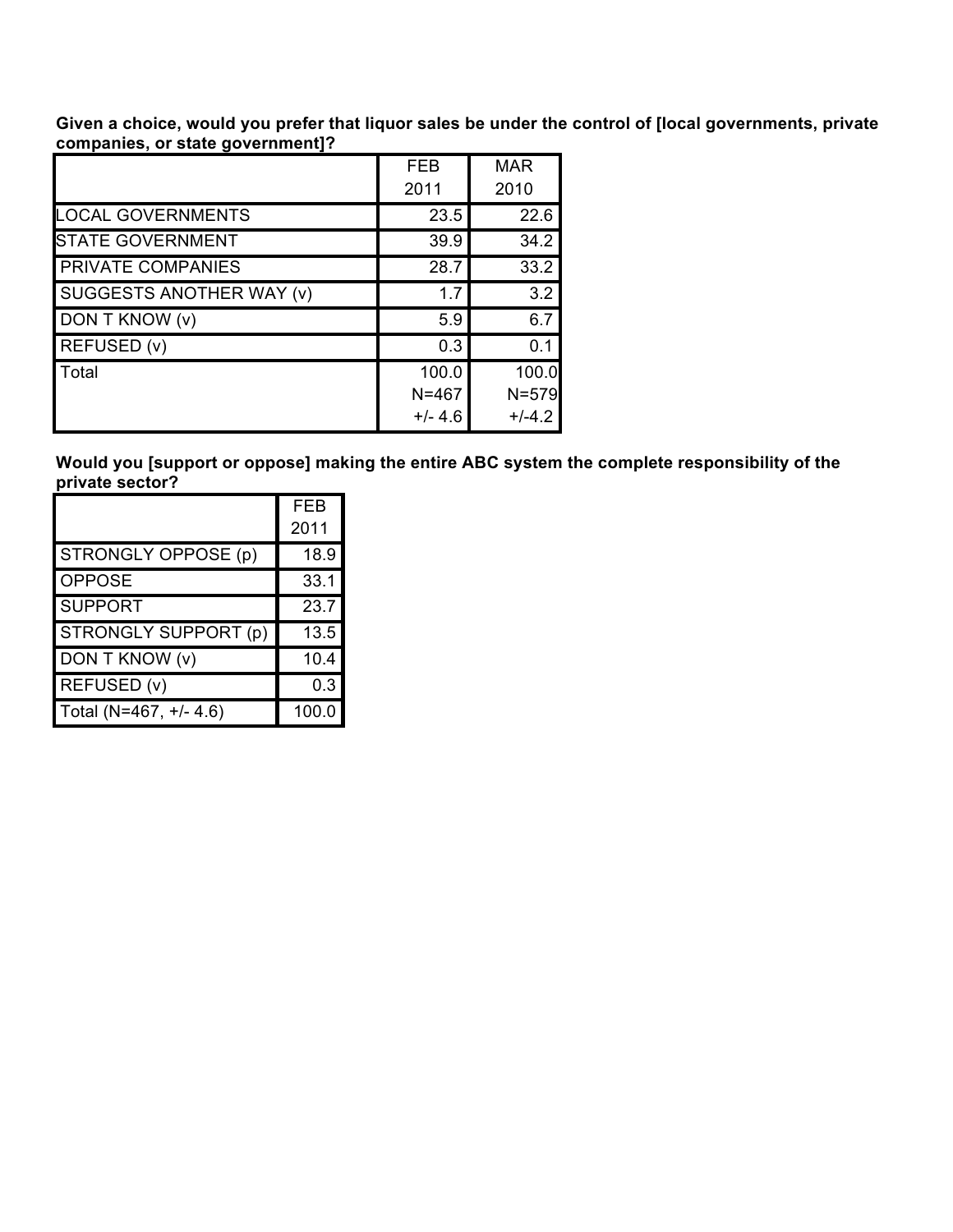## **Video Poker & Sweepstakes Parlors**

Now, I'm going to ask you about video poker. Do you [support or oppose] video poker being available **for play throughout North Carolina?**

|                      | <b>FEB</b> | <b>APRIL</b> |
|----------------------|------------|--------------|
|                      | 2011       | 2010         |
| STRONGLY OPPOSE (p)  | 18.8       | 24.9         |
| <b>OPPOSE</b>        | 24.8       | 23.2         |
| <b>SUPPORT</b>       | 32.0       | 30.3         |
| STRONGLY SUPPORT (p) | 5.8        | 4.3          |
| DON T KNOW (v)       | 17.1       | 15.9         |
| REFUSED (v)          | 1.4        | 0.3          |
| Total                | 100.0      | 100.0        |
|                      | $N = 467$  | $N = 607$    |
|                      | $+/- 4.6$  | $+/-4.1$     |

## **Do you believe video poker should be [legal or illegal] in North Carolina?**

|                                                                   | <b>FEB</b> | <b>APRIL</b> |
|-------------------------------------------------------------------|------------|--------------|
|                                                                   | 2011       | 2010         |
| <b>ILLEGAL (NOT ALLOWED)</b>                                      | 38.9       | 44.6         |
| <b>LEGAL (ALLOWED)</b>                                            | 51.6       | 45.5         |
| <b>SHOULD ONLY BE ALLOWED AT HARRAH'S</b><br>OR BE LIKE IT IS (v) | 1.4        | 0.7          |
| DON T KNOW (v)                                                    | 7.6        | 8.7          |
| REFUSED (v)                                                       | 0.5        | 0.6          |
| Total                                                             | 100.0      | 100.0        |
|                                                                   | $N = 467$  | $N = 607$    |
|                                                                   | $+/- 4.6$  | $+/-4.1$     |

Now, I'm going to ask you about video sweepstakes gaming in North Carolina . . . Just so we're talking **about the same thing, video sweepstakes refers to games of chance played on specially equipped computer terminals in a commercial location. With this in mind, do you [support or oppose] video sweepstakes being available for play throughout North Carolina?**

|                       | Percent |
|-----------------------|---------|
| STRONGLY OPPOSE (p)   | 16.5    |
| <b>OPPOSE</b>         | 29.3    |
| <b>SUPPORT</b>        | 34.2    |
| STRONGLY SUPPORT (p)  | 7.2     |
| DON T KNOW (v)        | 12.4    |
| REFUSED (v)           | 0.5     |
| Total (N=467 +/- 4.6) | 100.C   |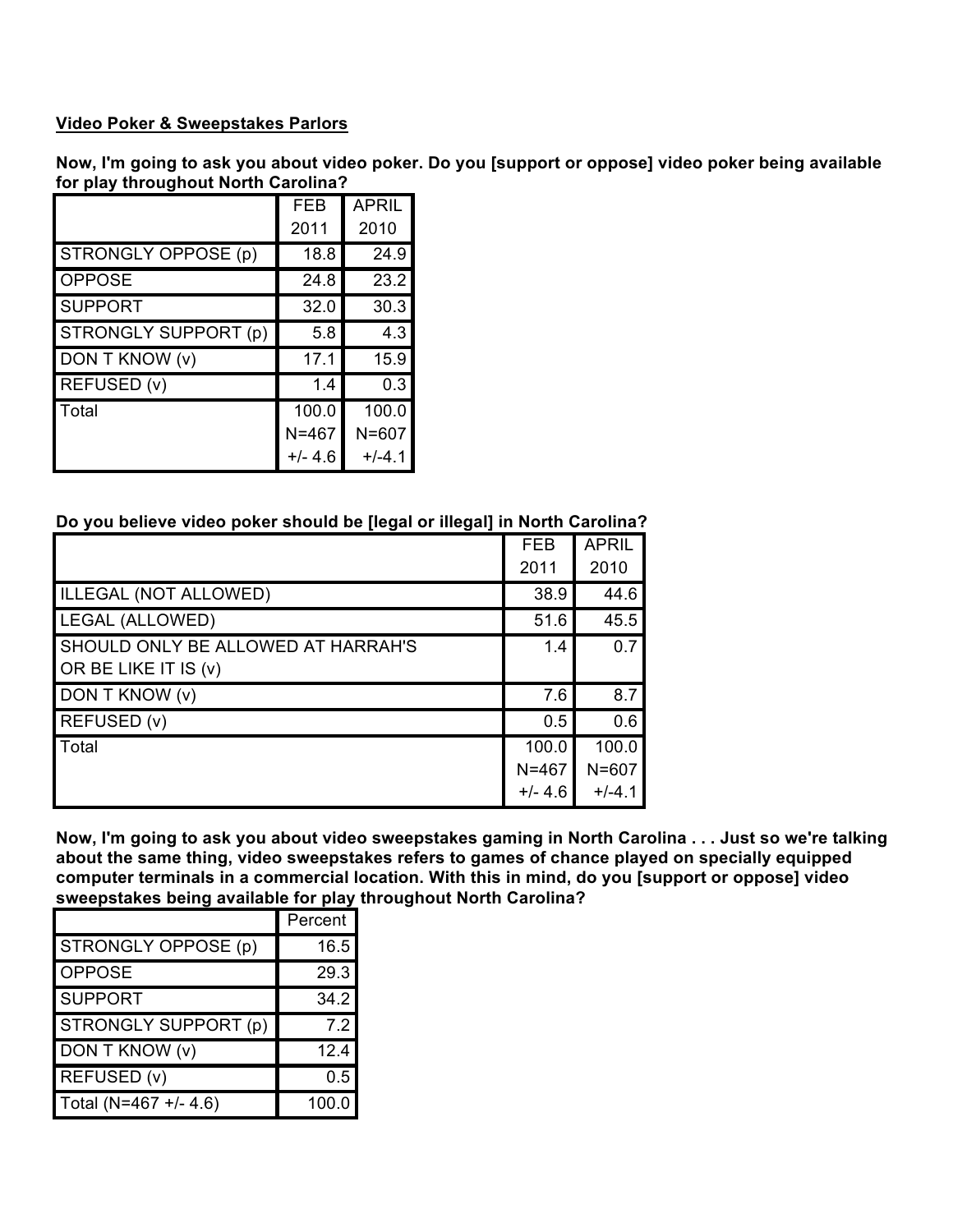**Do you believe video sweepstakes games should be [legal or illegal] in North Carolina?**

|                                    | Percent          |
|------------------------------------|------------------|
| ILLEGAL (NOT ALLOWED)              | 42.4             |
| LEGAL (ALLOWED)                    | 48.6             |
| SHOULD ONLY BE ALLOWED AT HARRAH'S | 1.2 <sub>1</sub> |
| OR BE LIKE IT IS (v)               |                  |
| DON T KNOW (v)                     | 7.4              |
| REFUSED (v)                        | 0.4              |
| Total (N=467 +/- 4.6)              | 100              |

**Would you [oppose or support] the state government making it legal for private businesses to operate video sweepstakes and poker establishments if these were controlled and regulated by a North Carolina state agency?**

|                       | Percent |
|-----------------------|---------|
| STRONGLY OPPOSE (p)   | 13.3    |
| <b>OPPOSE</b>         | 27.8    |
| <b>SUPPORT</b>        | 43.6    |
| STRONGLY SUPPORT (p)  | 8.2     |
| DON T KNOW (v)        | 6.9     |
| REFUSED (v)           | 0.1     |
| Total (N=467 +/- 4.6) | 100.0   |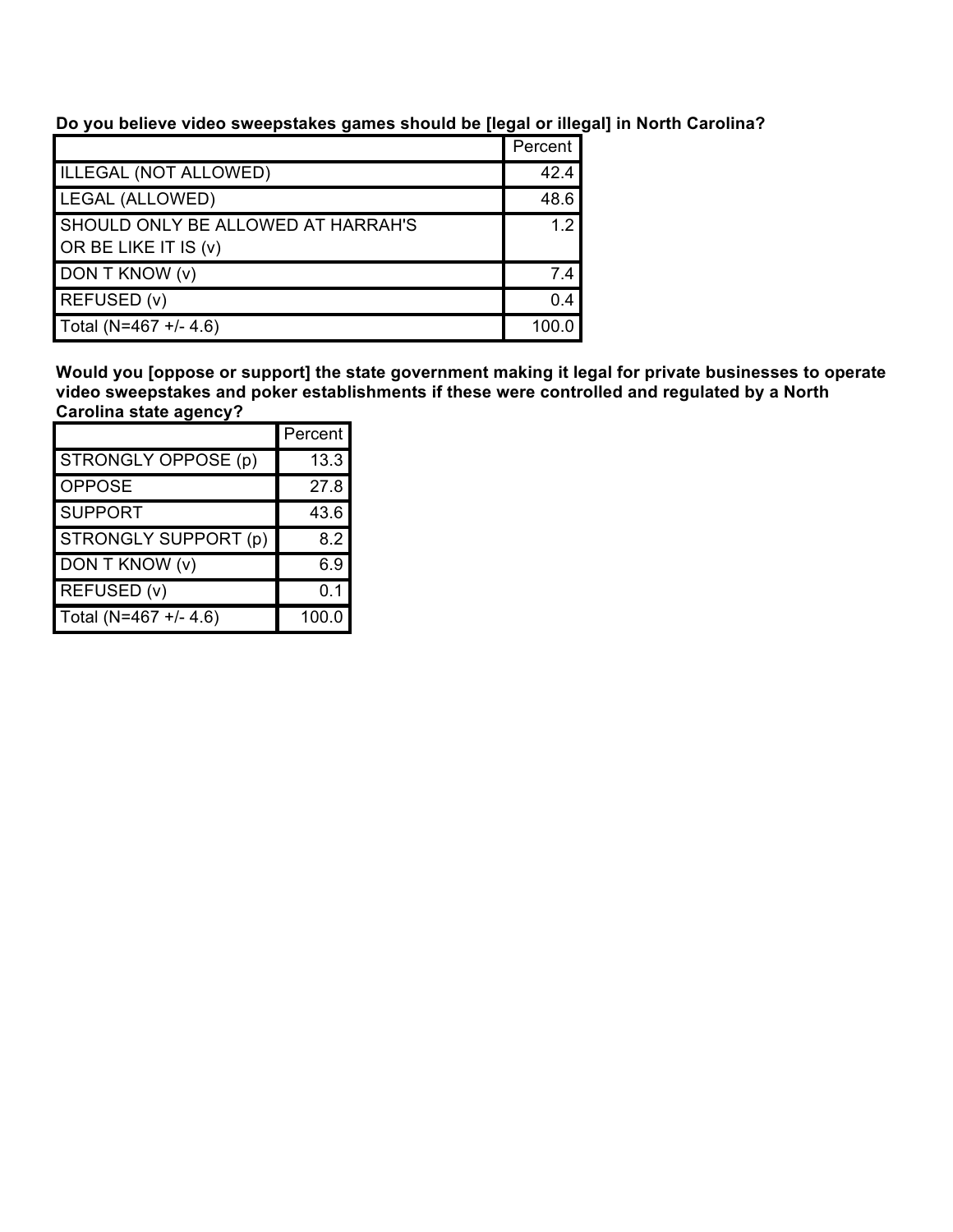## **Health Care**

Now, I'd like to ask you some questions about health care . . . Do you [support or oppose] the national **health insurance plan passed by Congress last year, or have you not given it much thought?**

|                                      | Percent |
|--------------------------------------|---------|
| STRONGLY OPPOSE (p)                  | 22.8    |
| <b>OPPOSE</b>                        | 17.9    |
| <b>SUPPORT</b>                       | 25.7    |
| <b>STRONGLY SUPPORT (p)</b>          | 13.5    |
| <b>HAVEN'T GIVEN IT MUCH THOUGHT</b> | 14.7    |
| DON T KNOW (v)                       | 5.2     |
| REFUSED (v)                          | 02      |
| Total (N=467 +/- 4.6)                | 100.0   |

**Do you [agree or disagree] with the decision of the North Carolina legislature to challenge the national government's requirement for citizens to have health insurance, or have you not given it much thought?**

|                              | Percent |
|------------------------------|---------|
| STRONGLY DISAGREE (p)        | 14.1    |
| <b>DISAGREE</b>              | 19.1    |
| <b>AGREE</b>                 | 30.4    |
| STRONGLY AGREE (p)           | 14.0    |
| <b>HAVEN'T GIVEN IT MUCH</b> | 20.3    |
| <b>THOUGHT</b>               |         |
| DON T KNOW (v)               | 2.1     |
| Total (N=467 +/- 4.6)        | 100.0   |

#### **Do you: [STATEMENTS ROTATED]**

**support the health care law as is, support repeal of the entire health care law, support the repeal of only certain parts of the health care law, support waiting to see how the new health care law works before deciding, or have you not given it much thought?**

|                                                                        | Percent |
|------------------------------------------------------------------------|---------|
| SUPPORT REPEAL OF THE ENTIRE HEALTH CARE LAW                           | 23.7    |
| SUPPORT REPEAL OF ONLY CERTAIN PARTS OF THE HEALTH<br><b>CARE LAW</b>  | 17.8    |
| SUPPORT WAITING TO SEE HOW THE NEW LAW WORKS<br><b>BEFORE DECIDING</b> | 26.8    |
| SUPPORT THE HEALTH CARE LAW AS IT IS                                   | 14.2    |
| <b>HAVEN'T GIVEN IT MUCH THOUGHT</b>                                   | 13.6    |
| NONE OF THESE OPTIONS (v)                                              | 3.3     |
| DON T KNOW (v)                                                         | 0.6     |
| Total (N=467 +/- 4.6)                                                  | 100 0   |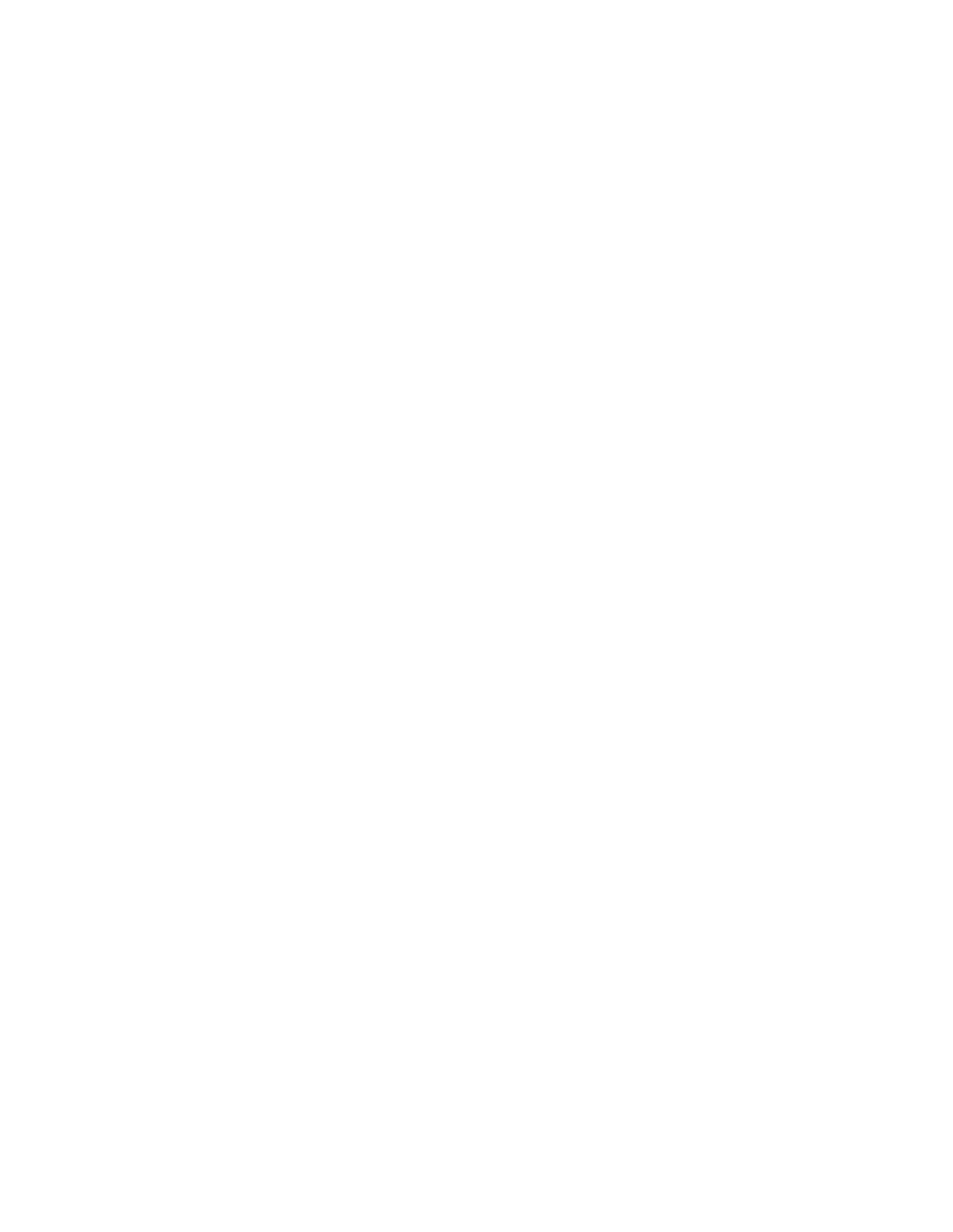Now I'm going to read a list of items that are part of the new health care reform law passed last year by Congress . . . As I read each one, please tell me whether you [agree or disagree] with it. . . .

|                                                                                                                                                                                          | <b>STRONGLY</b><br><b>DISAGREE</b><br>(p) | <b>DISAGREE</b> | <b>AGREE</b> | <b>STRONGLY</b><br><b>AGREE</b><br>(p) | DON'T<br><b>KNOW</b><br>(v) |
|------------------------------------------------------------------------------------------------------------------------------------------------------------------------------------------|-------------------------------------------|-----------------|--------------|----------------------------------------|-----------------------------|
| Providing a bonus to physicians<br>who provide primary care<br>services to people on Medicare                                                                                            | 10.2                                      | 35.8            | 41.0         | 7.7                                    | 5.3                         |
| Establishing a national,<br>voluntary insurance program in<br>which working adults can<br>purchase insurance to help pay<br>for long-term care services they<br>might need in the future | 3.8                                       | 14.6            | 61.0         | 16.7                                   | 3.9                         |
| Increasing the Medicare<br>premiums for coverage of<br>prescription drugs & doctor visits<br>for people with higher incomes                                                              | 5.9                                       | 34.6            | 44.5         | 11.3                                   | 3.8                         |
| With the exception of small<br>businesses, fining employers if<br>they don't offer health insurance<br>to their employees                                                                | 9.7                                       | 31.5            | 41.5         | 13.4                                   | 3.9                         |
| Expanding the existing Medicaid<br>program to cover low-income,<br>uninsured adults regardless of<br>whether they have children                                                          | 5.8                                       | 25.6            | 47.8         | 15.0                                   | 5.9                         |
| Providing financial help to low<br>and moderate income Americans<br>who don't get insurance through<br>their jobs to help them purchase<br>coverage                                      | 4.1                                       | 18.4            | 58.6         | 15.5                                   | 3.3                         |
| Requiring nearly all Americans<br>who do not have health insurance<br>to pay a fine                                                                                                      | 25.7                                      | 50.4            | 16.5         | 3.7                                    | 3.7                         |

Note: N=467 +/- 4.6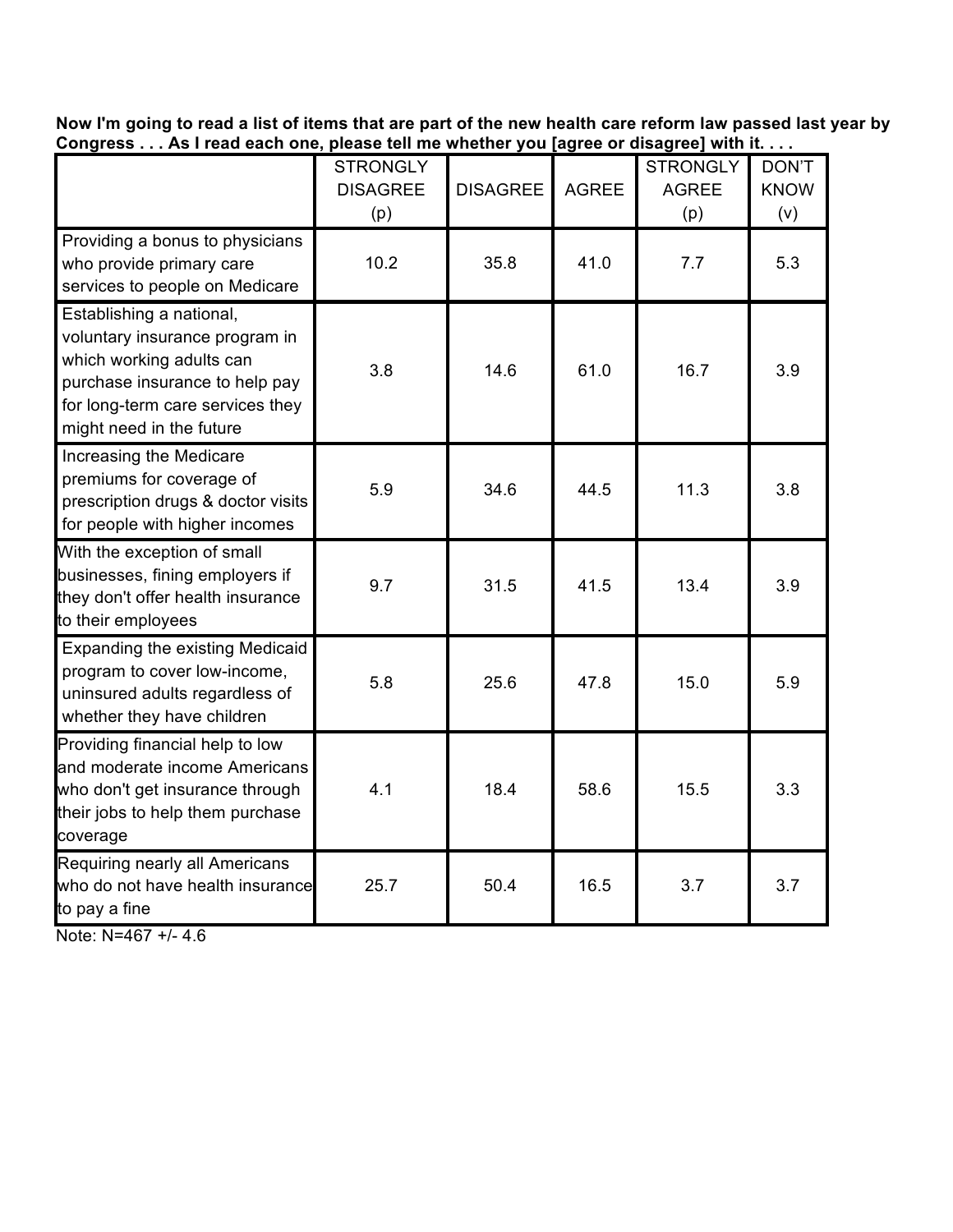### **Same Sex Marriage**

Now, switching topics, I'd like to ask you about same sex marriages. . . I'm going to read you three statements, and, after I read all three, I'd like for you to tell me which statement comes closest to your **position on this issue:**

## **[STATEMENTS ROTATED]**

**I oppose any legal recognition for same sex couples.**

**I support civil unions or partnerships for same sex couples, but not full rights. I support full marriage rights for same sex couples.**

|                                                                                          | <b>FEB</b><br>2011 | <b>MAR</b> |
|------------------------------------------------------------------------------------------|--------------------|------------|
|                                                                                          |                    | 2009       |
| OPPOSE ANY LEGAL RECOGNITION FOR SAME SEX COUPLES                                        | 35.0               | 44.4       |
| SUPPORT CIVIL UNIONS OR PARTNERSHIPS FOR SAME SEX<br><b>COUPLES, BUT NOT FULL RIGHTS</b> | 29.0               | 27.5       |
| FULL MARRIAGE RIGHTS FOR SAME SEX COUPLES                                                | 27.8               | 20.8       |
| OPPOSE ALL ASPECTS OF THE SAME SEX MARRIAGE (v)                                          | 2.9                | 1.5        |
| OPPOSE SAME SEX MARRIAGE ON RELIGIOUS GROUNDS (v)                                        | 1.5                | 1.0        |
| DON'T REALLY CARE ABOUT IT, DOESN'T BOTHER ME (v)                                        | 1.6                | 1.7        |
| DON T KNOW (v)                                                                           | 1.1                | 2.8        |
| REFUSED (v)                                                                              | 1.1                | 0.4        |
| Total                                                                                    | 100.0              | 100.0      |
|                                                                                          | $N = 467$          | $N = 620$  |
|                                                                                          | +/- 4.6            | $+/- 4.0$  |

**Would you [support or oppose] an amendment to the North Carolina constitution that would prevent any same sex marriages?**

|                             | FEB       | MAR       |
|-----------------------------|-----------|-----------|
|                             | 2011      | 2009      |
| STRONGLY OPPOSE (p)         | 21.8      | 21.2      |
| <b>OPPOSE</b>               | 34.0      | 29.2      |
| <b>SUPPORT</b>              | 21.6      | 18.8      |
| <b>STRONGLY SUPPORT (p)</b> | 16.3      | 24.5      |
| DON T KNOW (v)              | 4.8       | 4.9       |
| REFUSED (v)                 | 1.1       | 1.3       |
| Total                       | 100.0     | 100.0     |
|                             | $N = 467$ | $N = 620$ |
|                             | $+/- 4.6$ | $+/- 4.0$ |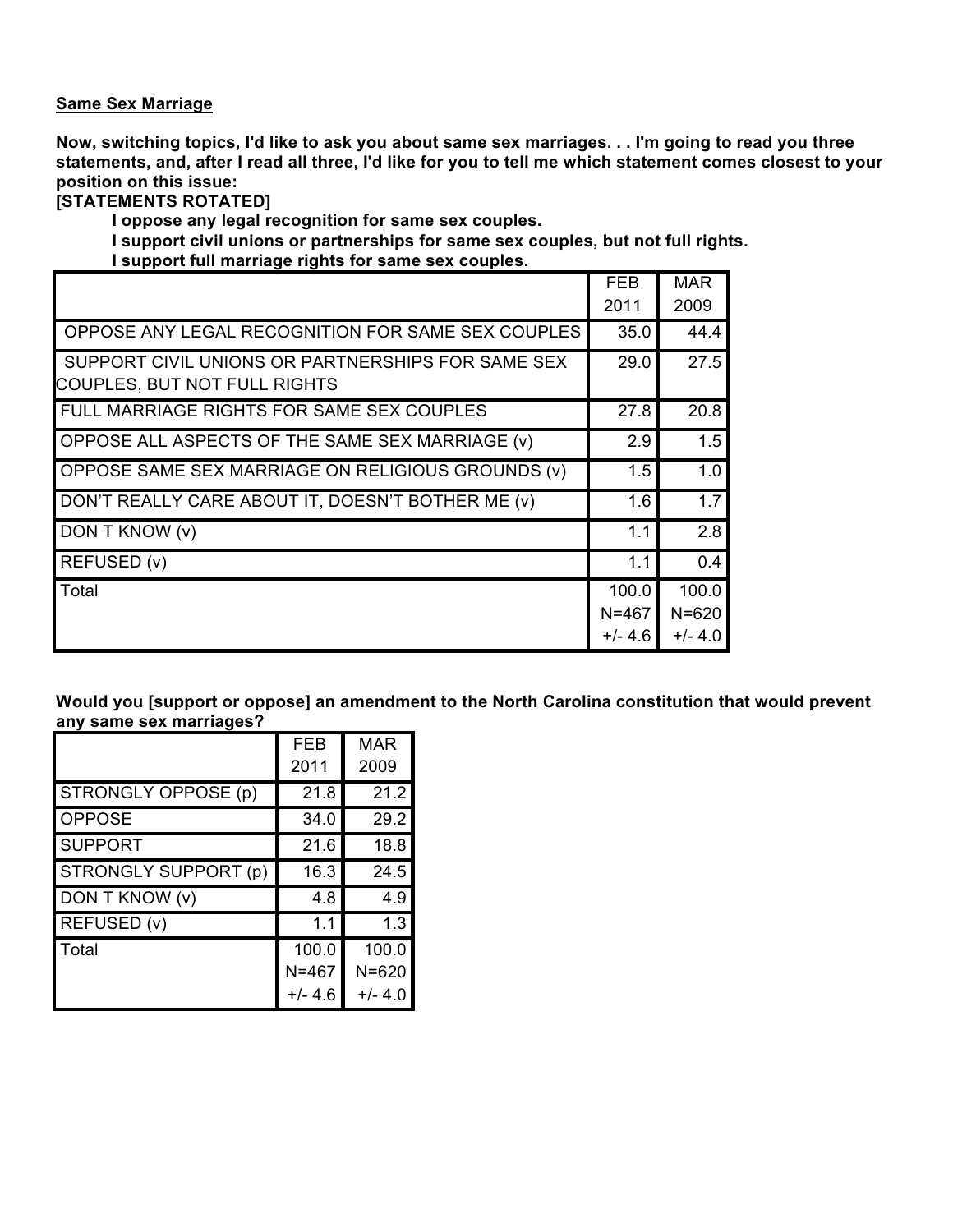As you may know, there is a state law that recognizes marriage to be by the consent of a male and female and makes it illegal for two individuals of the same sex to be married or have their marriage recognized by the state of North Carolina . . . Knowing that there is already a law that prevents same **sex marriages in North Carolina, would you [support or oppose] an amendment to the North Carolina constitution that would prevent same sex marriages?**

|                                                                     | <b>FEB</b><br>2011              | <b>MAR</b><br>2009              |
|---------------------------------------------------------------------|---------------------------------|---------------------------------|
| STRONGLY OPPOSE (p)                                                 | 16.6                            | 22.0                            |
| <b>OPPOSE</b>                                                       | 38.7                            | 24.6                            |
| <b>SUPPORT</b>                                                      | 24.4                            | 22.6                            |
| STRONGLY SUPPORT (p)                                                | 13.2                            | 20.6                            |
| DON'T NEED AN AMENDMENT IF THERE IS<br>ALREADY A LAW AGAINST IT (v) | 3.2                             |                                 |
| DON T KNOW (v)                                                      | 2.2                             | 5.1                             |
| REFUSED (v)                                                         | 1.7                             | 0.9                             |
| Total                                                               | 100.0<br>$N = 467$<br>$+/- 4.6$ | 100.0<br>$N = 620$<br>$+/- 4.0$ |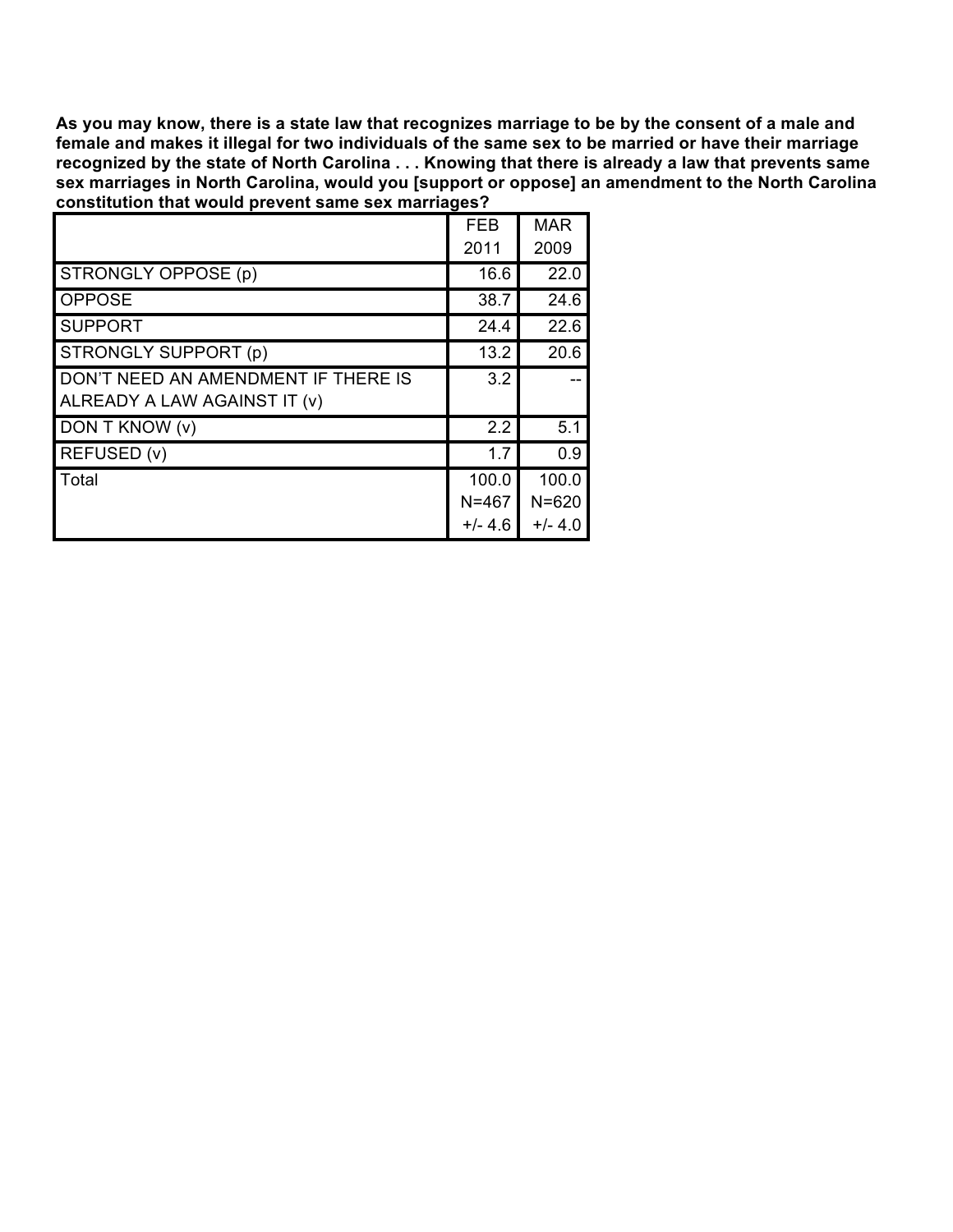## **Charter Schools**

Changing topics, I'd like to ask you a few questions about charter schools in North Carolina... Just **to make sure we are talking about the same thing, charter schools are Kindergarten to 12th grade schools that are independently owned and operated, but are government funded and must meet state** testing requirements . . . With this in mind, do you [support or oppose] charter schools being able to **operate in North Carolina?**

|                      | <b>FEB</b> | <b>NOV</b> |
|----------------------|------------|------------|
|                      | 2011       | 2010       |
| STRONGLY OPPOSE (p)  | 4.3        | 17.0       |
| <b>OPPOSE</b>        | 7.8        | 18.9       |
| <b>SUPPORT</b>       | 56.2       | 35.2       |
| STRONGLY SUPPORT (p) | 23.4       | 18.2       |
| DON T KNOW (v)       | 7.8        | 10.4       |
| REFUSED (v)          | 0.4        | 0.3        |
| Total                | 100.0      | 100.0      |
|                      | $N = 467$  | $N = 520$  |
|                      | $+/- 4.6$  | $+/-4.4$   |

As you may be aware, there is currently a cap or limit on the number of charter schools permitted in the state. The limit on charter schools was originally put in place to keep the system from expanding too quickly and making sure these schools followed state requirements . . . some people now feel that **charter schools should be available for more students throughout the state. In your opinion, should we [adjust, keep, or eliminate] the current cap?**

|                                  | Percent |
|----------------------------------|---------|
| ELIMINATE THE CURRENT CAP        | 19.4    |
| ADJUST THE CURRENT CAP           | 42.7    |
| <b>KEEP THE CURRENT CAP</b>      | 27.7    |
| NEITHER (v)                      | ი 7     |
| THE ISSUE DOES NOT AFFECT ME (v) | 17      |
| DON T KNOW (v)                   | 7.2     |
| REFUSED (v)                      | ი 7     |
| Total (N=467 +/- 4.6)            |         |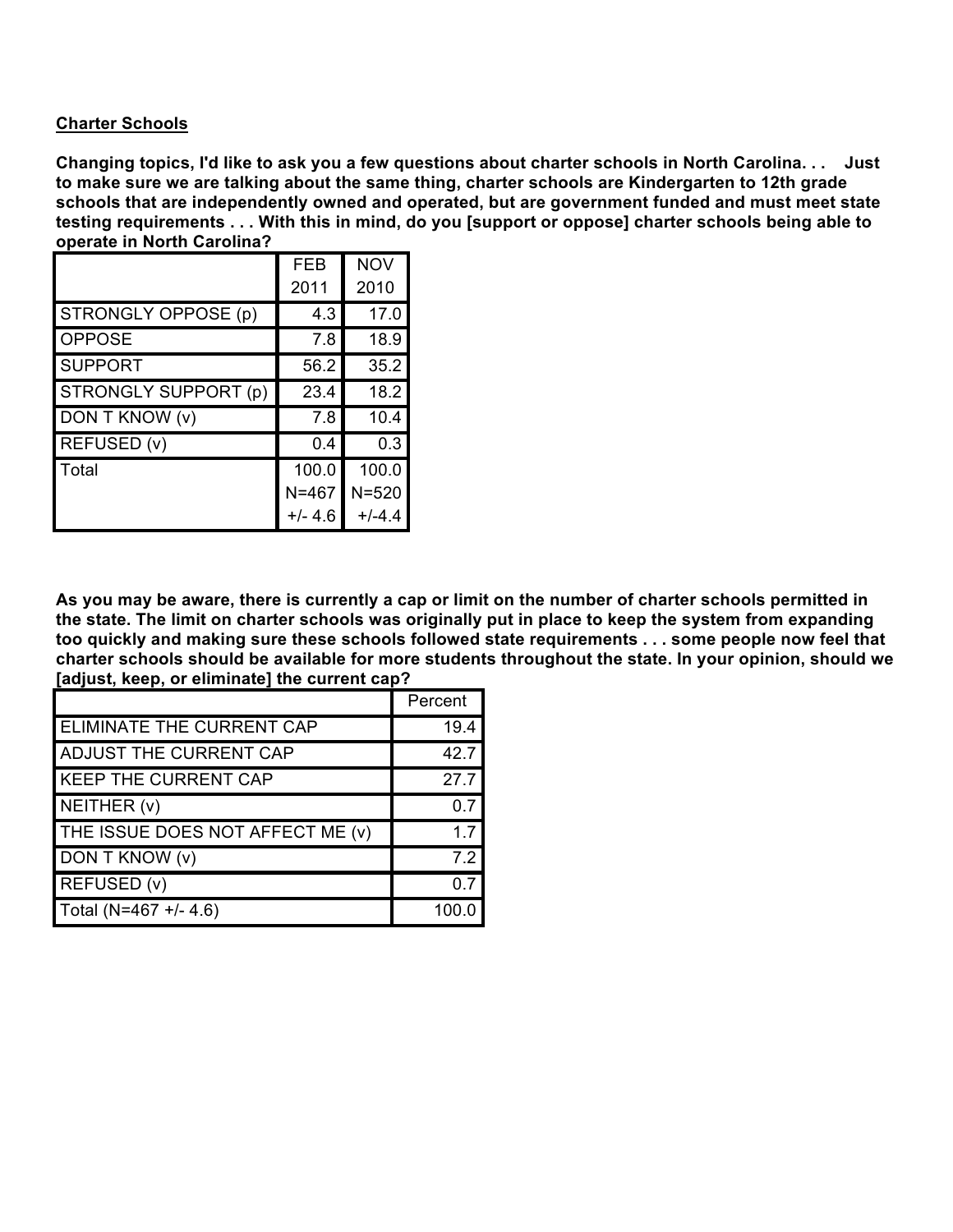Now, I'm going to read you some statements about charter schools . . . for each one, I want you to tell **me whether you [agree or disagree] with it...**

|                                                                                            | <b>STRONGLY</b><br><b>DISAGREE</b><br>(p) | <b>DISAGREE</b> | <b>AGREE</b> | <b>STRONGLY</b><br><b>AGREE</b><br>(p) | DON'T<br><b>KNOW</b><br>(v) |
|--------------------------------------------------------------------------------------------|-------------------------------------------|-----------------|--------------|----------------------------------------|-----------------------------|
| Charter Schools should be funded<br>by Local school systems.                               | 11.8                                      | 38.2            | 35.7         | 4.5                                    | 9.7                         |
| Charter schools should be governed<br>by the NC Department of Public<br>Instruction        | 2.7                                       | 14.9            | 58.4         | 13.9                                   | 10.1                        |
| Charter schools should be governed<br>by their own independent statewide<br>commission.    | 7.3                                       | 42.5            | 36.1         | 3.9                                    | 10.2                        |
| Charter schools should receive<br>public funds for school construction<br>and renovations. | 6.3                                       | 29.3            | 47.0         | 7.3                                    | 10.1                        |
| Charter Schools should have to<br>meet state testing requirements.                         | 1.1                                       | 3.1             | 58.8         | 32.3                                   | 4.7                         |

Note: N=467, +/- 4.6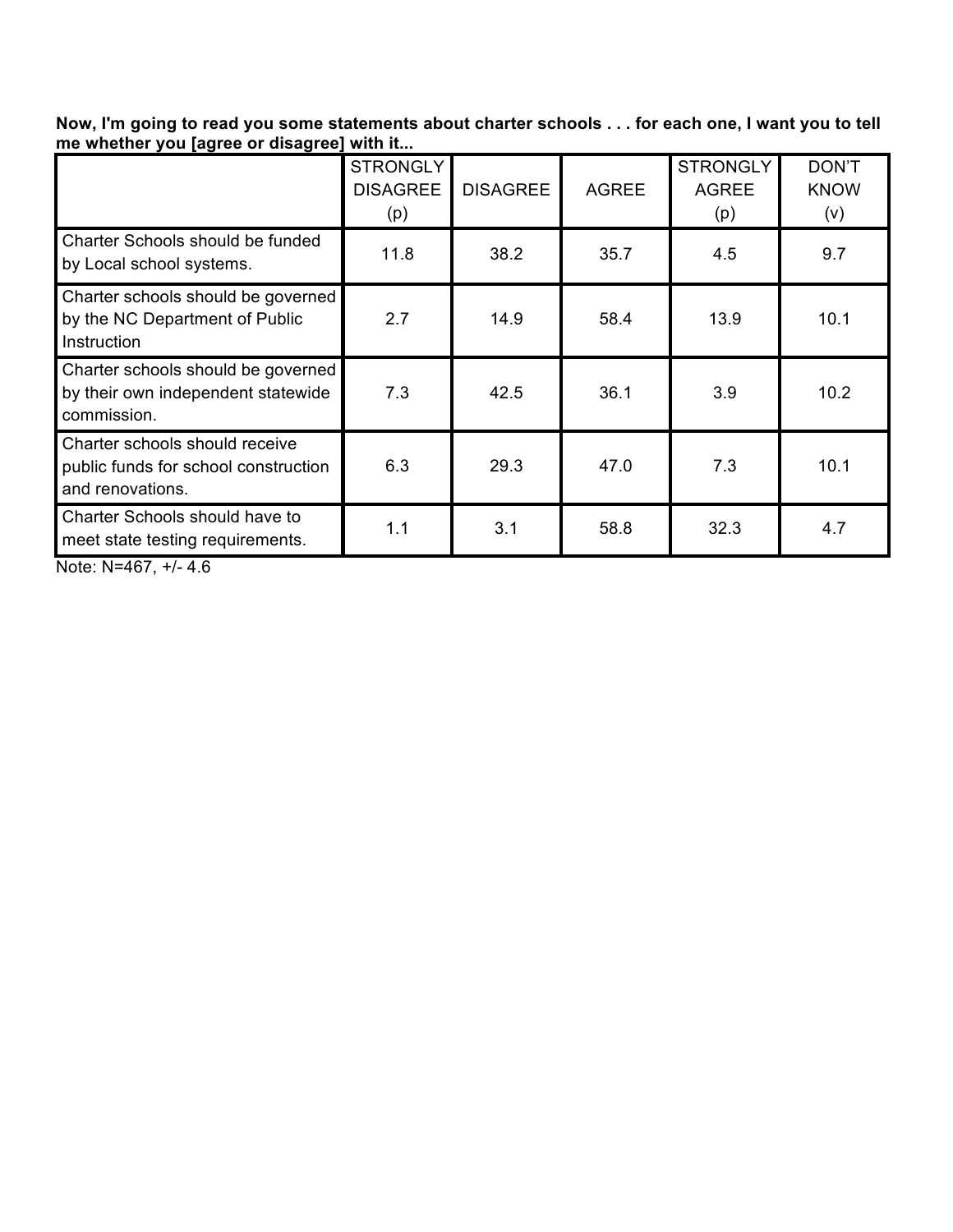#### **Voter Identification**

**As you may know, the state legislature is considering a law requiring voters to show some sort of government approved photo identification before they are allowed to vote . . . do you [support or oppose] such a law?**

|                       | Percent |
|-----------------------|---------|
| STRONGLY OPPOSE (p)   | 5.1     |
| <b>OPPOSE</b>         | 15.2    |
| <b>SUPPORT</b>        | 47.3    |
| STRONGLY SUPPORT (p)  | 29.2    |
| DON T KNOW (v)        | 2.9     |
| REFUSED (v)           | 0.3     |
| Total (N=467 +/- 4.6) | 100.0   |

**In your opinion, would a photo identification requirement [decrease, increase, or have no effect on] your ability to vote in North Carolina?**

|                       | Percent |
|-----------------------|---------|
| <b>DECREASE</b>       | 9.9     |
| <b>NO EFFECT</b>      | 78.9    |
| <b>INCREASE</b>       | 10.4    |
| DON T KNOW (v)        | 1.5     |
| REFUSED (v)           | 0.2     |
| Total (N=467 +/- 4.6) | 100.0   |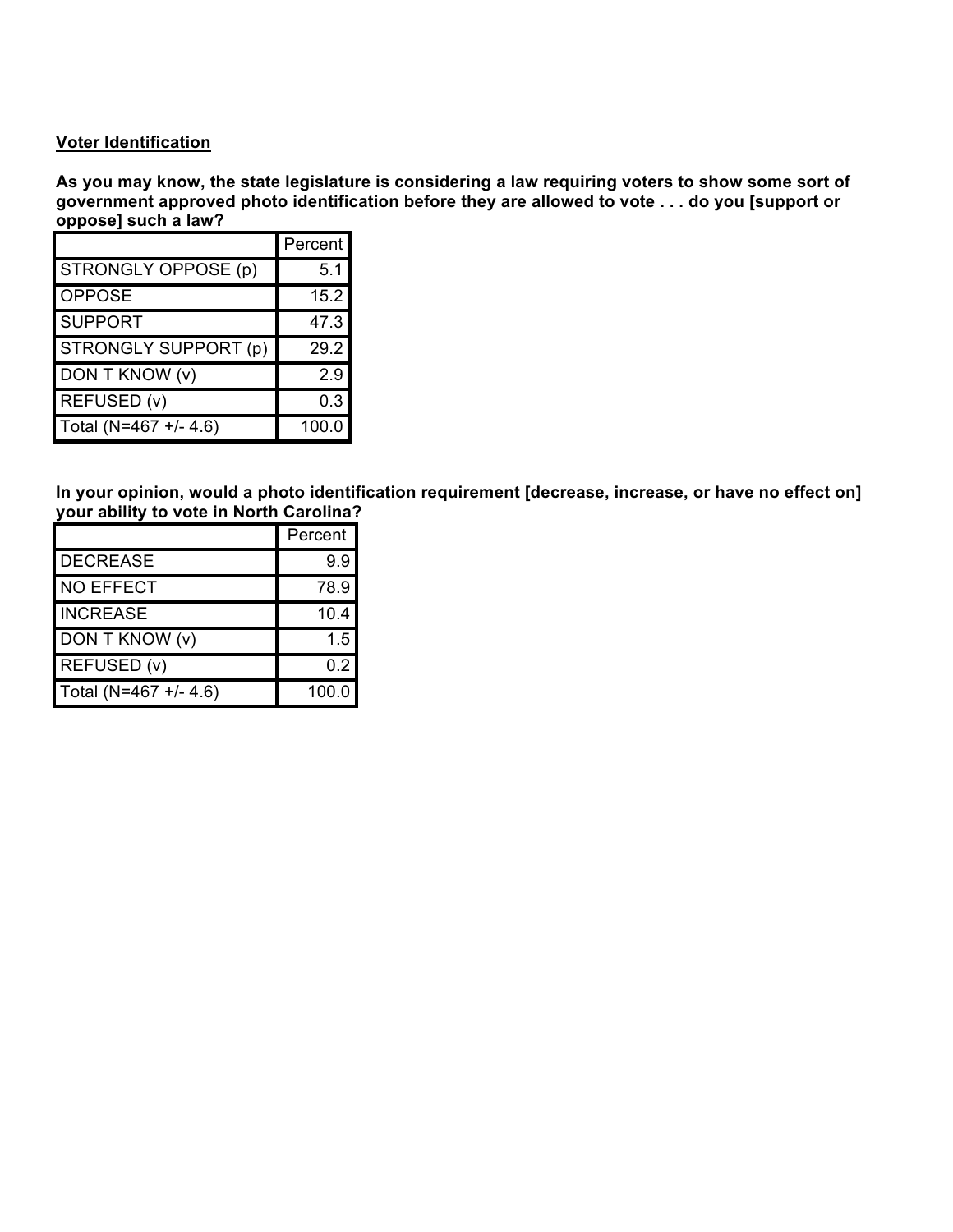## **Abortion**

**As you may know, more than thirty five years ago, the courts established that women have a constitutional right to obtain legal abortions in this country. Thinking about abortion, would you describe yourself as being more [pro-choice, pro-life] or are you not sure?**

|                       | Percent |
|-----------------------|---------|
| <b>PRO-LIFE</b>       | 39.9    |
| <b>PRO-CHOICE</b>     | 38.3    |
| <b>NOT SURE</b>       | 13.9    |
| OTHER (v)             | 6.3     |
| DON T KNOW (v)        | 0.8     |
| REFUSED (v)           | 0.8     |
| Total (N=467 +/- 4.6) | 100.0   |

**Now, thinking more generally, do you think state laws in North Carolina should make access to an abortion [more difficult or less difficult]?**

|                            | Percent |
|----------------------------|---------|
| <b>LESS DIFFICULT</b>      | 31.9    |
| <b>MORE DIFFICULT</b>      | 45.9    |
| KEEP THE LAWS THE SAME (v) | 10.8    |
| DON T KNOW (v)             | 10.0    |
| REFUSED (v)                | 1.5     |
| Total (N=467 +/- 4.6)      | 100.0   |

*The following three questions were administered randomly to respondents*

Do you [agree or disagree] that a woman should be able to get an abortion if she decides she wants **one, no matter the reason?**

|                       | Percent |
|-----------------------|---------|
| STRONGLY DISAGREE (p) | 19.7    |
| <b>DISAGREE</b>       | 32.8    |
| <b>AGREE</b>          | 29.2    |
| STRONGLY AGREE (p)    | 13.3    |
| DON T KNOW (v)        | 4.3     |
| REFUSED (v)           | 0.7     |
| Total (N=467 +/- 4.6) | 100.0   |